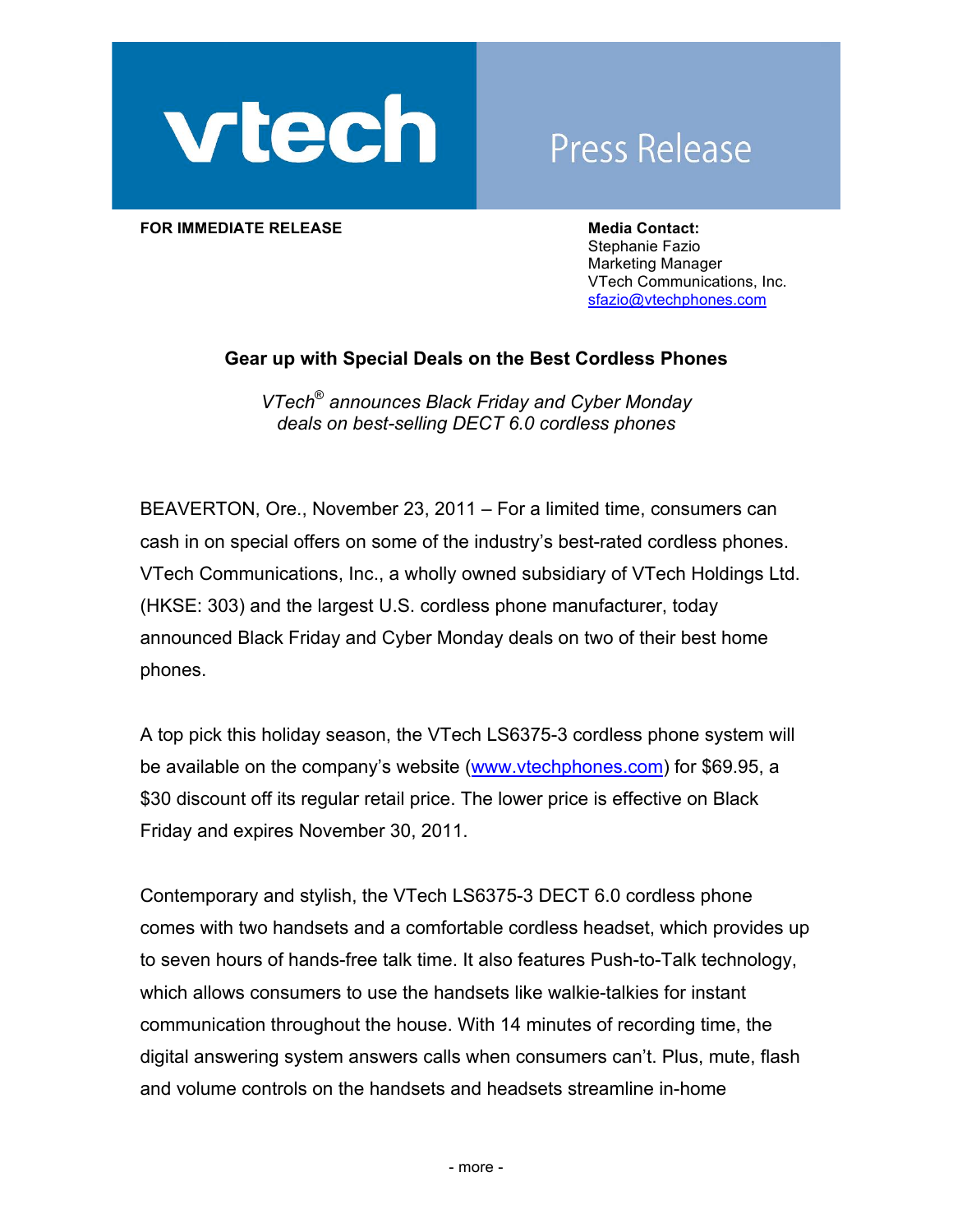communication even further.

On Cyber Monday, VTech will offer \$30 off its popular DS6421-3 DECT 6.0 cordless phone system, pricing it at \$69.95. The lower price is effective until December 2, 2011.

For consumers who need to stay connected to their cell phones at home, the VTech DS6421-3 cordless phone system is an ideal choice. It comes with Connect to Cell™ technology, which allows consumers to make and receive landline and cell phone calls through their VTech cordless telephones. Even cord cutters who rely solely on cellular service can take advantage of the convenience and HD sound quality resident in the DS6421-3.

By placing the cordless phone base where cell reception is the strongest, the DS6421-3 home phone can also help consumers with spotty cell service at home.

The DS6421-3 can register up to four Bluetooth® cell phones and download up to 6,000 cell phonebook directories. Fully featured, the cordless phone system comes with three handsets, a digital answering system, Push-to-Talk technology, Voice Announce Caller ID and HD audio.

"Our Black Friday and Cyber Monday deals make some of VTech's best-selling cordless phones more accessible to consumers, just in time for the holiday shopping season," says Matt Ramage, Senior Vice President, product management, VTech Communications, Inc. "During these uncertain economic times, it's important to us to be able to offer consumers more affordable choices when it comes to the latest cordless phones."

## **About VTech®**

VTech is the world's largest manufacturer of cordless telephones and a leading